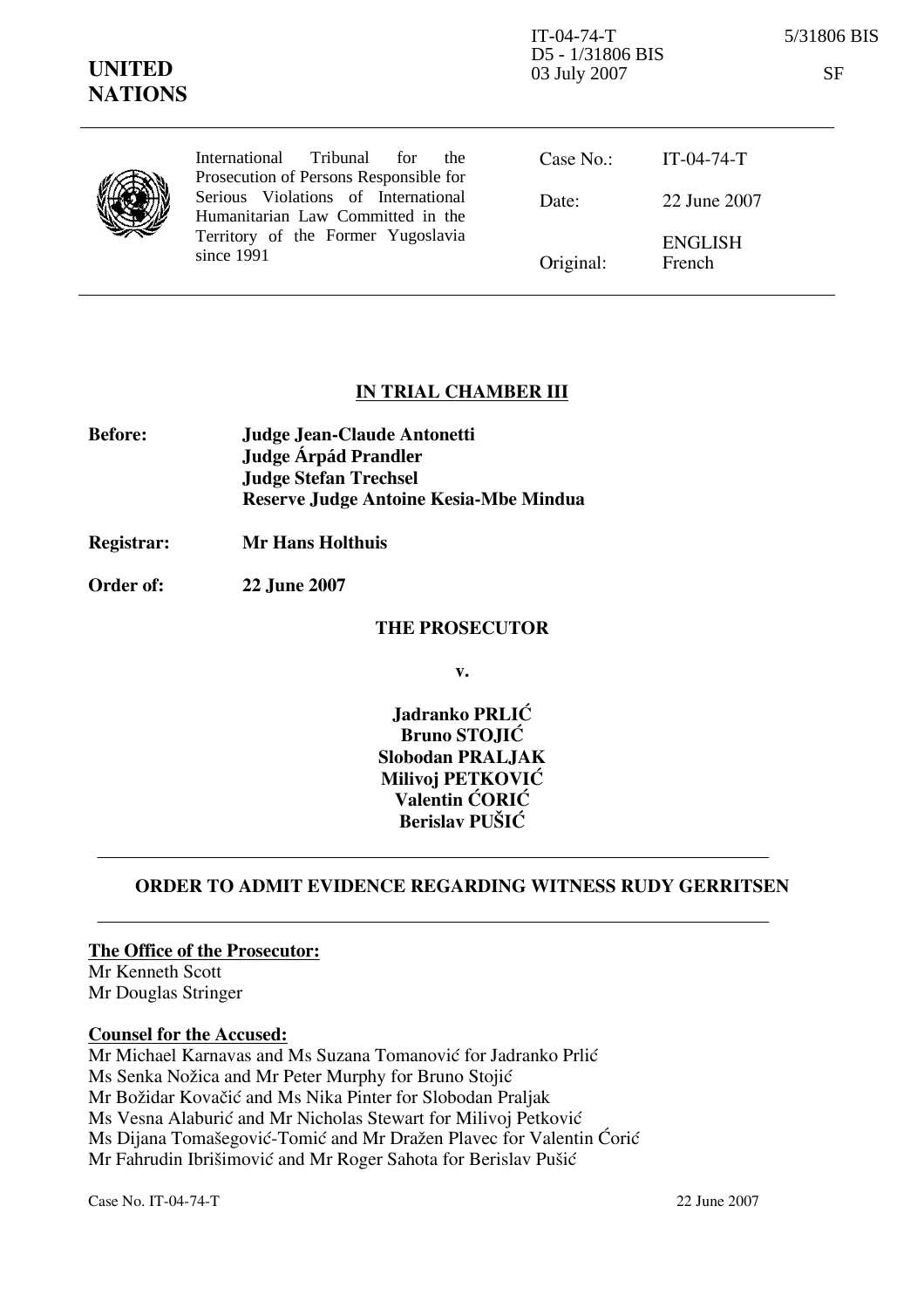TRIAL CHAMBER III ("Chamber") of the International Tribunal for the Prosecution of Persons Responsible for Serious Violations of International Humanitarian Law Committed in the Territory of the Former Yugoslavia since 1991 ("Tribunal"),

CONSIDERING that the Office of the Prosecutor ("Prosecution") moved for the Admission of 18 documents<sup>1</sup> and that and that Counsel for the Accused Stojić ("Stojić Defence")<sup>2</sup>, Counsel for the Accused Praljak ("Praljak Defence")<sup>3</sup> and Counsel for the Accused Petković ("Petković Defence")<sup>4</sup> moved for the admission of, respectively, 4, 14 and 1 documents relating to the testimony of Witness Rudy Gerritsen, who appeared before the Chamber on 29 and 30 May 2007 ("Proposed Exhibits"),

CONSIDERING that the Chamber has examined each of the Proposed Exhibits based on the criteria for Admissibility defined in its Decision on Admission of Evidence of 13 July 2006 ("Decision of 13 July 2006"),

CONSIDERING that the Chamber hereby decides to admit into evidence the documents labelled "admitted" in the Annex attached to this decision because they were submitted to Witness Rudy Gerritsen and have satisfactory indicia of relevance, probative value and reliability,

CONSIDERING that the Chamber hereby decides by a majority not to admit into evidence the documents labelled "not admitted" in the Annex attached to this decision because they are not in conformity with the instructions of the Decision of 13 July 2006,

#### FOR THE FOREGOING REASONS,

PURSUANT TO Rule 89 of the Rules of Procedure and Evidence,

**GRANTS** the motions of the Prosecution, the Stojić Defence and the Petković Defence,

PARTIALLY GRANTS the motion of the Praljak Defence,

DECIDES to admit into evidence the documents labelled "admitted" in the Annex attached to this decision, AND

DISMISSES the motion of the Praljak Defence in all other respects.

Done in English and in French, the French version being authoritative.

/signed/

\_\_\_\_\_\_\_\_\_\_\_\_\_\_\_\_\_\_\_\_\_\_\_ Judge Jean-Claude Antonetti Presiding Judge

Done this twenty-second day of June 2007 At The Hague The Netherlands

 $\overline{a}$  $^{1}$  IC 00591.

Case No. IT-04-74-T 22 June 2007 <sup>2</sup> IC 00588. <sup>3</sup> IC 00589. 4 IC 00590.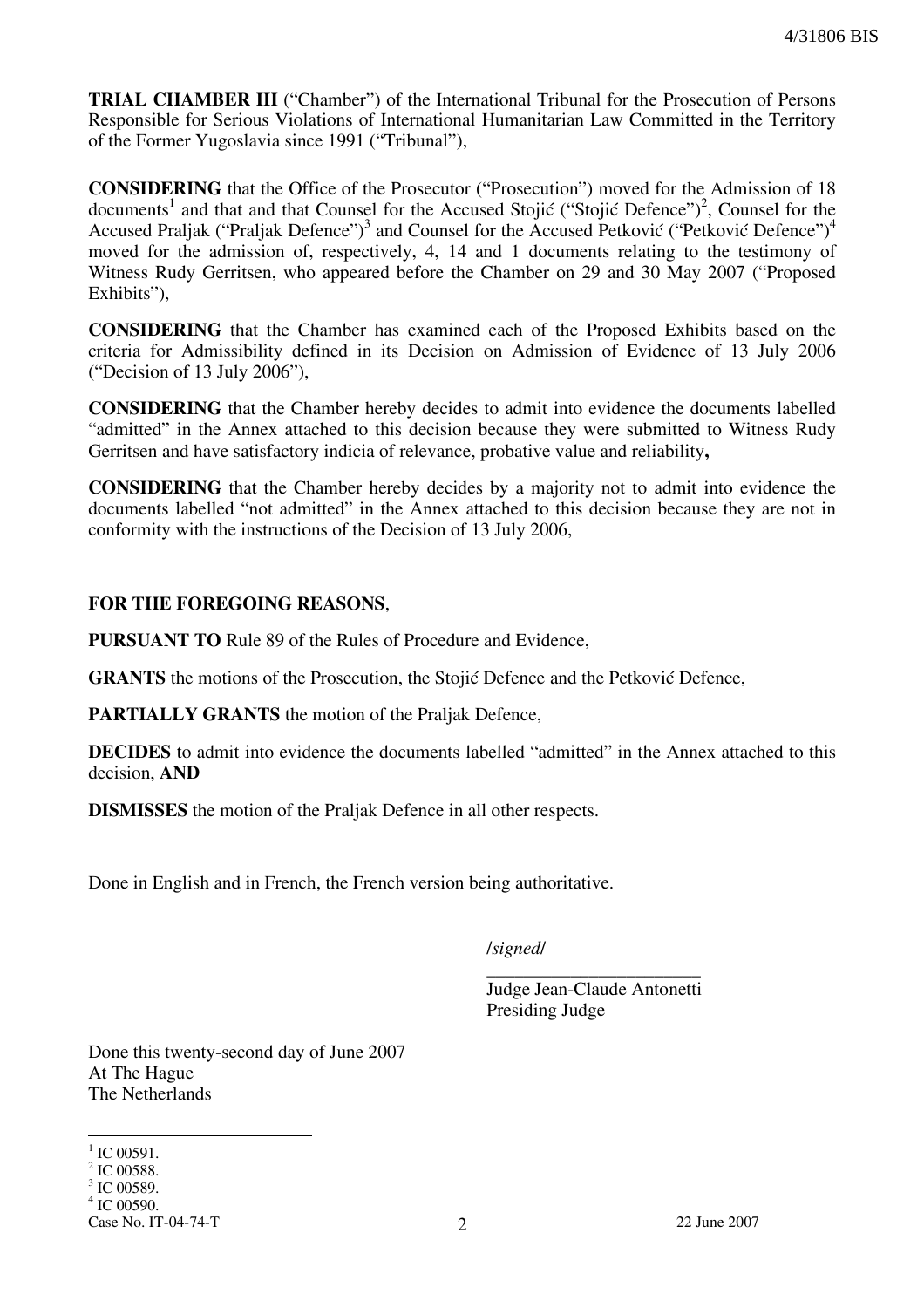# [Seal of the Tribunal]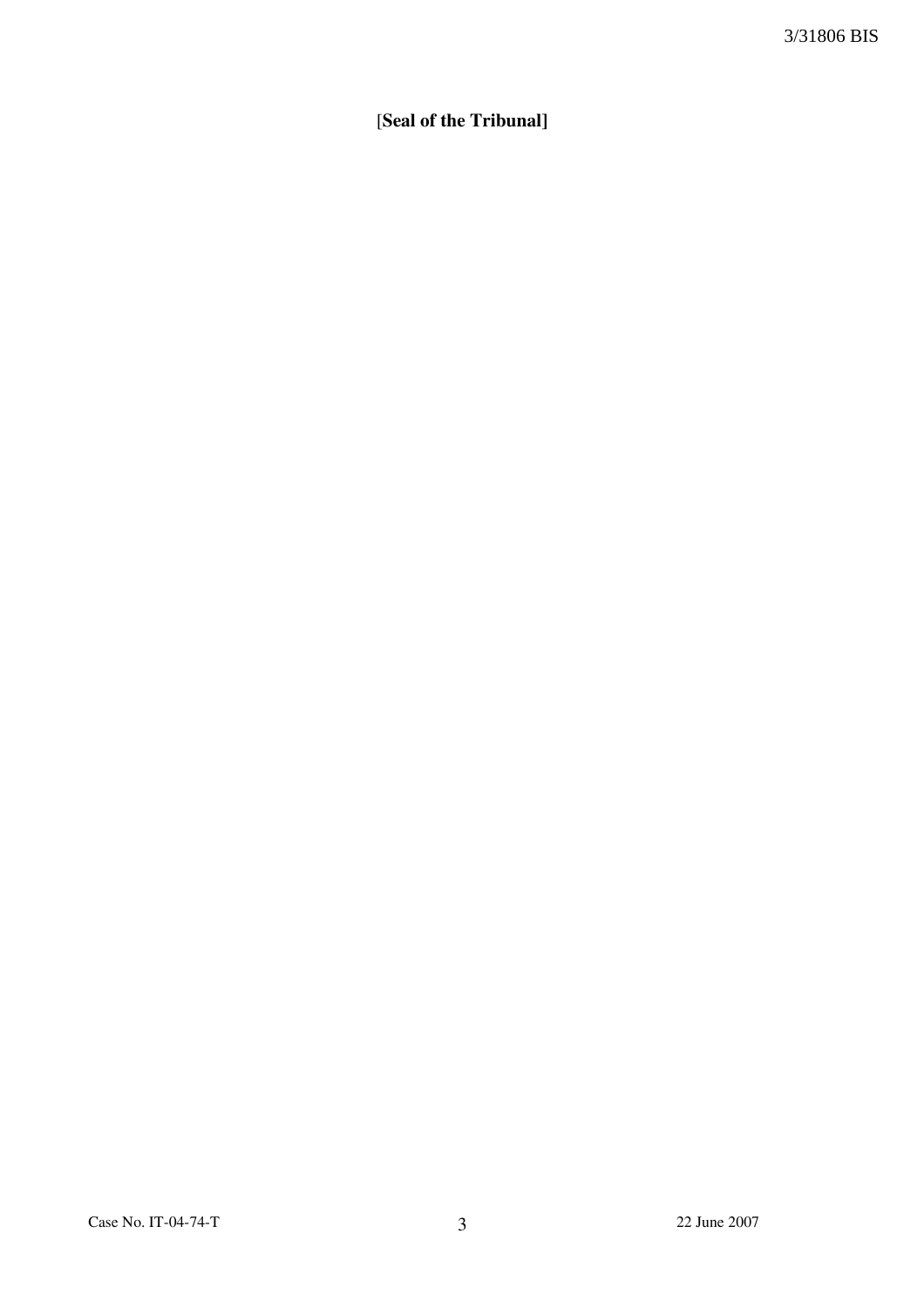## Annex

| <b>Admission of evidence</b><br>identification (MFI)<br>Prosecution<br>P 10030<br>Admitted<br>P 03909 under seal<br>Already admitted on 16 October 2006<br>Prosecution<br>(Peter Hauenstein)<br>P 04307 under seal<br>Prosecution<br>Already admitted on 16 October 2006<br>(Peter Hauenstein)<br>Admitted under seal<br>P 04549 under seal<br>Prosecution<br>P 04598 under seal<br>Prosecution<br>Already admitted on 16 October 2006<br>(Peter Hauenstein)<br>Already admitted on 16 October 2006<br>P 09619<br>Prosecution<br>(Peter Hauenstein)<br>P 09621<br>Prosecution<br>Already admitted on 16 October 2006<br>(Peter Hauenstein)<br>Prosecution<br>Already admitted on 16 October 2006<br>P 09627<br>(Peter Hauenstein)<br>Admitted<br>P 09629<br>Prosecution<br>P 09630<br>Prosecution<br>Already admitted on 16 October 2006<br>(Peter Hauenstein)<br>P 09631<br>Prosecution<br>Admitted<br>P 09634<br>Prosecution<br>Admitted<br>P 09636<br>Prosecution<br>Admitted<br>P 09638<br>Prosecution<br>Admitted<br>P 09653<br>Prosecution<br>Admitted<br>P 09654<br>Prosecution<br>Admitted<br>P 09657<br>Prosecution<br>Admitted<br>P 09661<br>Prosecution<br>Admitted<br>Admitted<br>2D 00461<br>Stojić Defence<br>2D 00464<br>Stojić Defence<br>Admitted<br>2D 00466<br>Stojić Defence<br>Admitted<br>2D 00468<br>Stojić Defence<br>Admitted under seal<br>3D 00330<br>Praljak Defence<br>Admitted<br>Praljak Defence<br>Admitted<br>3D 00615<br>3D 00635<br>Not admitted (reason: witness unable to<br>Praljak Defence<br>clarify to the Chamber its authenticity,<br>relevance and probative value in court)<br>3D 00741<br>Praljak Defence<br>Not admitted (reason: witness unable to<br>clarify to the Chamber its authenticity,<br>relevance and probative value in court)<br>3D 00942<br>Not admitted (reason: witness unable to<br>Praljak Defence<br>clarify to the Chamber its authenticity,<br>pp.<br>BCS 3D25-0439<br>relevance and probative value in court)<br>and 3D25-0508<br>Praljak Defence<br>Not admitted (reason: witness unable to<br>3D 00960<br>clarify to the Chamber its authenticity,<br>relevance and probative value in court)<br>3D 00967<br>Admitted<br>Praljak Defence<br>Admitted<br>3D 00979<br>Praljak Defence | Proposed exhibit no. | Party proposing the | <b>Admitted/ Not admitted/ Marked for</b> |
|------------------------------------------------------------------------------------------------------------------------------------------------------------------------------------------------------------------------------------------------------------------------------------------------------------------------------------------------------------------------------------------------------------------------------------------------------------------------------------------------------------------------------------------------------------------------------------------------------------------------------------------------------------------------------------------------------------------------------------------------------------------------------------------------------------------------------------------------------------------------------------------------------------------------------------------------------------------------------------------------------------------------------------------------------------------------------------------------------------------------------------------------------------------------------------------------------------------------------------------------------------------------------------------------------------------------------------------------------------------------------------------------------------------------------------------------------------------------------------------------------------------------------------------------------------------------------------------------------------------------------------------------------------------------------------------------------------------------------------------------------------------------------------------------------------------------------------------------------------------------------------------------------------------------------------------------------------------------------------------------------------------------------------------------------------------------------------------------------------------------------------------------------------------------------------------------------------------------------------------------------------|----------------------|---------------------|-------------------------------------------|
|                                                                                                                                                                                                                                                                                                                                                                                                                                                                                                                                                                                                                                                                                                                                                                                                                                                                                                                                                                                                                                                                                                                                                                                                                                                                                                                                                                                                                                                                                                                                                                                                                                                                                                                                                                                                                                                                                                                                                                                                                                                                                                                                                                                                                                                            |                      |                     |                                           |
|                                                                                                                                                                                                                                                                                                                                                                                                                                                                                                                                                                                                                                                                                                                                                                                                                                                                                                                                                                                                                                                                                                                                                                                                                                                                                                                                                                                                                                                                                                                                                                                                                                                                                                                                                                                                                                                                                                                                                                                                                                                                                                                                                                                                                                                            |                      |                     |                                           |
|                                                                                                                                                                                                                                                                                                                                                                                                                                                                                                                                                                                                                                                                                                                                                                                                                                                                                                                                                                                                                                                                                                                                                                                                                                                                                                                                                                                                                                                                                                                                                                                                                                                                                                                                                                                                                                                                                                                                                                                                                                                                                                                                                                                                                                                            |                      |                     |                                           |
|                                                                                                                                                                                                                                                                                                                                                                                                                                                                                                                                                                                                                                                                                                                                                                                                                                                                                                                                                                                                                                                                                                                                                                                                                                                                                                                                                                                                                                                                                                                                                                                                                                                                                                                                                                                                                                                                                                                                                                                                                                                                                                                                                                                                                                                            |                      |                     |                                           |
|                                                                                                                                                                                                                                                                                                                                                                                                                                                                                                                                                                                                                                                                                                                                                                                                                                                                                                                                                                                                                                                                                                                                                                                                                                                                                                                                                                                                                                                                                                                                                                                                                                                                                                                                                                                                                                                                                                                                                                                                                                                                                                                                                                                                                                                            |                      |                     |                                           |
|                                                                                                                                                                                                                                                                                                                                                                                                                                                                                                                                                                                                                                                                                                                                                                                                                                                                                                                                                                                                                                                                                                                                                                                                                                                                                                                                                                                                                                                                                                                                                                                                                                                                                                                                                                                                                                                                                                                                                                                                                                                                                                                                                                                                                                                            |                      |                     |                                           |
|                                                                                                                                                                                                                                                                                                                                                                                                                                                                                                                                                                                                                                                                                                                                                                                                                                                                                                                                                                                                                                                                                                                                                                                                                                                                                                                                                                                                                                                                                                                                                                                                                                                                                                                                                                                                                                                                                                                                                                                                                                                                                                                                                                                                                                                            |                      |                     |                                           |
|                                                                                                                                                                                                                                                                                                                                                                                                                                                                                                                                                                                                                                                                                                                                                                                                                                                                                                                                                                                                                                                                                                                                                                                                                                                                                                                                                                                                                                                                                                                                                                                                                                                                                                                                                                                                                                                                                                                                                                                                                                                                                                                                                                                                                                                            |                      |                     |                                           |
|                                                                                                                                                                                                                                                                                                                                                                                                                                                                                                                                                                                                                                                                                                                                                                                                                                                                                                                                                                                                                                                                                                                                                                                                                                                                                                                                                                                                                                                                                                                                                                                                                                                                                                                                                                                                                                                                                                                                                                                                                                                                                                                                                                                                                                                            |                      |                     |                                           |
|                                                                                                                                                                                                                                                                                                                                                                                                                                                                                                                                                                                                                                                                                                                                                                                                                                                                                                                                                                                                                                                                                                                                                                                                                                                                                                                                                                                                                                                                                                                                                                                                                                                                                                                                                                                                                                                                                                                                                                                                                                                                                                                                                                                                                                                            |                      |                     |                                           |
|                                                                                                                                                                                                                                                                                                                                                                                                                                                                                                                                                                                                                                                                                                                                                                                                                                                                                                                                                                                                                                                                                                                                                                                                                                                                                                                                                                                                                                                                                                                                                                                                                                                                                                                                                                                                                                                                                                                                                                                                                                                                                                                                                                                                                                                            |                      |                     |                                           |
|                                                                                                                                                                                                                                                                                                                                                                                                                                                                                                                                                                                                                                                                                                                                                                                                                                                                                                                                                                                                                                                                                                                                                                                                                                                                                                                                                                                                                                                                                                                                                                                                                                                                                                                                                                                                                                                                                                                                                                                                                                                                                                                                                                                                                                                            |                      |                     |                                           |
|                                                                                                                                                                                                                                                                                                                                                                                                                                                                                                                                                                                                                                                                                                                                                                                                                                                                                                                                                                                                                                                                                                                                                                                                                                                                                                                                                                                                                                                                                                                                                                                                                                                                                                                                                                                                                                                                                                                                                                                                                                                                                                                                                                                                                                                            |                      |                     |                                           |
|                                                                                                                                                                                                                                                                                                                                                                                                                                                                                                                                                                                                                                                                                                                                                                                                                                                                                                                                                                                                                                                                                                                                                                                                                                                                                                                                                                                                                                                                                                                                                                                                                                                                                                                                                                                                                                                                                                                                                                                                                                                                                                                                                                                                                                                            |                      |                     |                                           |
|                                                                                                                                                                                                                                                                                                                                                                                                                                                                                                                                                                                                                                                                                                                                                                                                                                                                                                                                                                                                                                                                                                                                                                                                                                                                                                                                                                                                                                                                                                                                                                                                                                                                                                                                                                                                                                                                                                                                                                                                                                                                                                                                                                                                                                                            |                      |                     |                                           |
|                                                                                                                                                                                                                                                                                                                                                                                                                                                                                                                                                                                                                                                                                                                                                                                                                                                                                                                                                                                                                                                                                                                                                                                                                                                                                                                                                                                                                                                                                                                                                                                                                                                                                                                                                                                                                                                                                                                                                                                                                                                                                                                                                                                                                                                            |                      |                     |                                           |
|                                                                                                                                                                                                                                                                                                                                                                                                                                                                                                                                                                                                                                                                                                                                                                                                                                                                                                                                                                                                                                                                                                                                                                                                                                                                                                                                                                                                                                                                                                                                                                                                                                                                                                                                                                                                                                                                                                                                                                                                                                                                                                                                                                                                                                                            |                      |                     |                                           |
|                                                                                                                                                                                                                                                                                                                                                                                                                                                                                                                                                                                                                                                                                                                                                                                                                                                                                                                                                                                                                                                                                                                                                                                                                                                                                                                                                                                                                                                                                                                                                                                                                                                                                                                                                                                                                                                                                                                                                                                                                                                                                                                                                                                                                                                            |                      |                     |                                           |
|                                                                                                                                                                                                                                                                                                                                                                                                                                                                                                                                                                                                                                                                                                                                                                                                                                                                                                                                                                                                                                                                                                                                                                                                                                                                                                                                                                                                                                                                                                                                                                                                                                                                                                                                                                                                                                                                                                                                                                                                                                                                                                                                                                                                                                                            |                      |                     |                                           |
|                                                                                                                                                                                                                                                                                                                                                                                                                                                                                                                                                                                                                                                                                                                                                                                                                                                                                                                                                                                                                                                                                                                                                                                                                                                                                                                                                                                                                                                                                                                                                                                                                                                                                                                                                                                                                                                                                                                                                                                                                                                                                                                                                                                                                                                            |                      |                     |                                           |
|                                                                                                                                                                                                                                                                                                                                                                                                                                                                                                                                                                                                                                                                                                                                                                                                                                                                                                                                                                                                                                                                                                                                                                                                                                                                                                                                                                                                                                                                                                                                                                                                                                                                                                                                                                                                                                                                                                                                                                                                                                                                                                                                                                                                                                                            |                      |                     |                                           |
|                                                                                                                                                                                                                                                                                                                                                                                                                                                                                                                                                                                                                                                                                                                                                                                                                                                                                                                                                                                                                                                                                                                                                                                                                                                                                                                                                                                                                                                                                                                                                                                                                                                                                                                                                                                                                                                                                                                                                                                                                                                                                                                                                                                                                                                            |                      |                     |                                           |
|                                                                                                                                                                                                                                                                                                                                                                                                                                                                                                                                                                                                                                                                                                                                                                                                                                                                                                                                                                                                                                                                                                                                                                                                                                                                                                                                                                                                                                                                                                                                                                                                                                                                                                                                                                                                                                                                                                                                                                                                                                                                                                                                                                                                                                                            |                      |                     |                                           |
|                                                                                                                                                                                                                                                                                                                                                                                                                                                                                                                                                                                                                                                                                                                                                                                                                                                                                                                                                                                                                                                                                                                                                                                                                                                                                                                                                                                                                                                                                                                                                                                                                                                                                                                                                                                                                                                                                                                                                                                                                                                                                                                                                                                                                                                            |                      |                     |                                           |
|                                                                                                                                                                                                                                                                                                                                                                                                                                                                                                                                                                                                                                                                                                                                                                                                                                                                                                                                                                                                                                                                                                                                                                                                                                                                                                                                                                                                                                                                                                                                                                                                                                                                                                                                                                                                                                                                                                                                                                                                                                                                                                                                                                                                                                                            |                      |                     |                                           |
|                                                                                                                                                                                                                                                                                                                                                                                                                                                                                                                                                                                                                                                                                                                                                                                                                                                                                                                                                                                                                                                                                                                                                                                                                                                                                                                                                                                                                                                                                                                                                                                                                                                                                                                                                                                                                                                                                                                                                                                                                                                                                                                                                                                                                                                            |                      |                     |                                           |
|                                                                                                                                                                                                                                                                                                                                                                                                                                                                                                                                                                                                                                                                                                                                                                                                                                                                                                                                                                                                                                                                                                                                                                                                                                                                                                                                                                                                                                                                                                                                                                                                                                                                                                                                                                                                                                                                                                                                                                                                                                                                                                                                                                                                                                                            |                      |                     |                                           |
|                                                                                                                                                                                                                                                                                                                                                                                                                                                                                                                                                                                                                                                                                                                                                                                                                                                                                                                                                                                                                                                                                                                                                                                                                                                                                                                                                                                                                                                                                                                                                                                                                                                                                                                                                                                                                                                                                                                                                                                                                                                                                                                                                                                                                                                            |                      |                     |                                           |
|                                                                                                                                                                                                                                                                                                                                                                                                                                                                                                                                                                                                                                                                                                                                                                                                                                                                                                                                                                                                                                                                                                                                                                                                                                                                                                                                                                                                                                                                                                                                                                                                                                                                                                                                                                                                                                                                                                                                                                                                                                                                                                                                                                                                                                                            |                      |                     |                                           |
|                                                                                                                                                                                                                                                                                                                                                                                                                                                                                                                                                                                                                                                                                                                                                                                                                                                                                                                                                                                                                                                                                                                                                                                                                                                                                                                                                                                                                                                                                                                                                                                                                                                                                                                                                                                                                                                                                                                                                                                                                                                                                                                                                                                                                                                            |                      |                     |                                           |
|                                                                                                                                                                                                                                                                                                                                                                                                                                                                                                                                                                                                                                                                                                                                                                                                                                                                                                                                                                                                                                                                                                                                                                                                                                                                                                                                                                                                                                                                                                                                                                                                                                                                                                                                                                                                                                                                                                                                                                                                                                                                                                                                                                                                                                                            |                      |                     |                                           |
|                                                                                                                                                                                                                                                                                                                                                                                                                                                                                                                                                                                                                                                                                                                                                                                                                                                                                                                                                                                                                                                                                                                                                                                                                                                                                                                                                                                                                                                                                                                                                                                                                                                                                                                                                                                                                                                                                                                                                                                                                                                                                                                                                                                                                                                            |                      |                     |                                           |
|                                                                                                                                                                                                                                                                                                                                                                                                                                                                                                                                                                                                                                                                                                                                                                                                                                                                                                                                                                                                                                                                                                                                                                                                                                                                                                                                                                                                                                                                                                                                                                                                                                                                                                                                                                                                                                                                                                                                                                                                                                                                                                                                                                                                                                                            |                      |                     |                                           |
|                                                                                                                                                                                                                                                                                                                                                                                                                                                                                                                                                                                                                                                                                                                                                                                                                                                                                                                                                                                                                                                                                                                                                                                                                                                                                                                                                                                                                                                                                                                                                                                                                                                                                                                                                                                                                                                                                                                                                                                                                                                                                                                                                                                                                                                            |                      |                     |                                           |
|                                                                                                                                                                                                                                                                                                                                                                                                                                                                                                                                                                                                                                                                                                                                                                                                                                                                                                                                                                                                                                                                                                                                                                                                                                                                                                                                                                                                                                                                                                                                                                                                                                                                                                                                                                                                                                                                                                                                                                                                                                                                                                                                                                                                                                                            |                      |                     |                                           |
|                                                                                                                                                                                                                                                                                                                                                                                                                                                                                                                                                                                                                                                                                                                                                                                                                                                                                                                                                                                                                                                                                                                                                                                                                                                                                                                                                                                                                                                                                                                                                                                                                                                                                                                                                                                                                                                                                                                                                                                                                                                                                                                                                                                                                                                            |                      |                     |                                           |
|                                                                                                                                                                                                                                                                                                                                                                                                                                                                                                                                                                                                                                                                                                                                                                                                                                                                                                                                                                                                                                                                                                                                                                                                                                                                                                                                                                                                                                                                                                                                                                                                                                                                                                                                                                                                                                                                                                                                                                                                                                                                                                                                                                                                                                                            |                      |                     |                                           |
|                                                                                                                                                                                                                                                                                                                                                                                                                                                                                                                                                                                                                                                                                                                                                                                                                                                                                                                                                                                                                                                                                                                                                                                                                                                                                                                                                                                                                                                                                                                                                                                                                                                                                                                                                                                                                                                                                                                                                                                                                                                                                                                                                                                                                                                            |                      |                     |                                           |
|                                                                                                                                                                                                                                                                                                                                                                                                                                                                                                                                                                                                                                                                                                                                                                                                                                                                                                                                                                                                                                                                                                                                                                                                                                                                                                                                                                                                                                                                                                                                                                                                                                                                                                                                                                                                                                                                                                                                                                                                                                                                                                                                                                                                                                                            |                      |                     |                                           |
|                                                                                                                                                                                                                                                                                                                                                                                                                                                                                                                                                                                                                                                                                                                                                                                                                                                                                                                                                                                                                                                                                                                                                                                                                                                                                                                                                                                                                                                                                                                                                                                                                                                                                                                                                                                                                                                                                                                                                                                                                                                                                                                                                                                                                                                            |                      |                     |                                           |
|                                                                                                                                                                                                                                                                                                                                                                                                                                                                                                                                                                                                                                                                                                                                                                                                                                                                                                                                                                                                                                                                                                                                                                                                                                                                                                                                                                                                                                                                                                                                                                                                                                                                                                                                                                                                                                                                                                                                                                                                                                                                                                                                                                                                                                                            |                      |                     |                                           |
|                                                                                                                                                                                                                                                                                                                                                                                                                                                                                                                                                                                                                                                                                                                                                                                                                                                                                                                                                                                                                                                                                                                                                                                                                                                                                                                                                                                                                                                                                                                                                                                                                                                                                                                                                                                                                                                                                                                                                                                                                                                                                                                                                                                                                                                            |                      |                     |                                           |
|                                                                                                                                                                                                                                                                                                                                                                                                                                                                                                                                                                                                                                                                                                                                                                                                                                                                                                                                                                                                                                                                                                                                                                                                                                                                                                                                                                                                                                                                                                                                                                                                                                                                                                                                                                                                                                                                                                                                                                                                                                                                                                                                                                                                                                                            |                      |                     |                                           |
|                                                                                                                                                                                                                                                                                                                                                                                                                                                                                                                                                                                                                                                                                                                                                                                                                                                                                                                                                                                                                                                                                                                                                                                                                                                                                                                                                                                                                                                                                                                                                                                                                                                                                                                                                                                                                                                                                                                                                                                                                                                                                                                                                                                                                                                            |                      |                     |                                           |
|                                                                                                                                                                                                                                                                                                                                                                                                                                                                                                                                                                                                                                                                                                                                                                                                                                                                                                                                                                                                                                                                                                                                                                                                                                                                                                                                                                                                                                                                                                                                                                                                                                                                                                                                                                                                                                                                                                                                                                                                                                                                                                                                                                                                                                                            |                      |                     |                                           |
|                                                                                                                                                                                                                                                                                                                                                                                                                                                                                                                                                                                                                                                                                                                                                                                                                                                                                                                                                                                                                                                                                                                                                                                                                                                                                                                                                                                                                                                                                                                                                                                                                                                                                                                                                                                                                                                                                                                                                                                                                                                                                                                                                                                                                                                            |                      |                     |                                           |
| 3D 00981<br>Praljak Defence<br>Admitted                                                                                                                                                                                                                                                                                                                                                                                                                                                                                                                                                                                                                                                                                                                                                                                                                                                                                                                                                                                                                                                                                                                                                                                                                                                                                                                                                                                                                                                                                                                                                                                                                                                                                                                                                                                                                                                                                                                                                                                                                                                                                                                                                                                                                    |                      |                     |                                           |